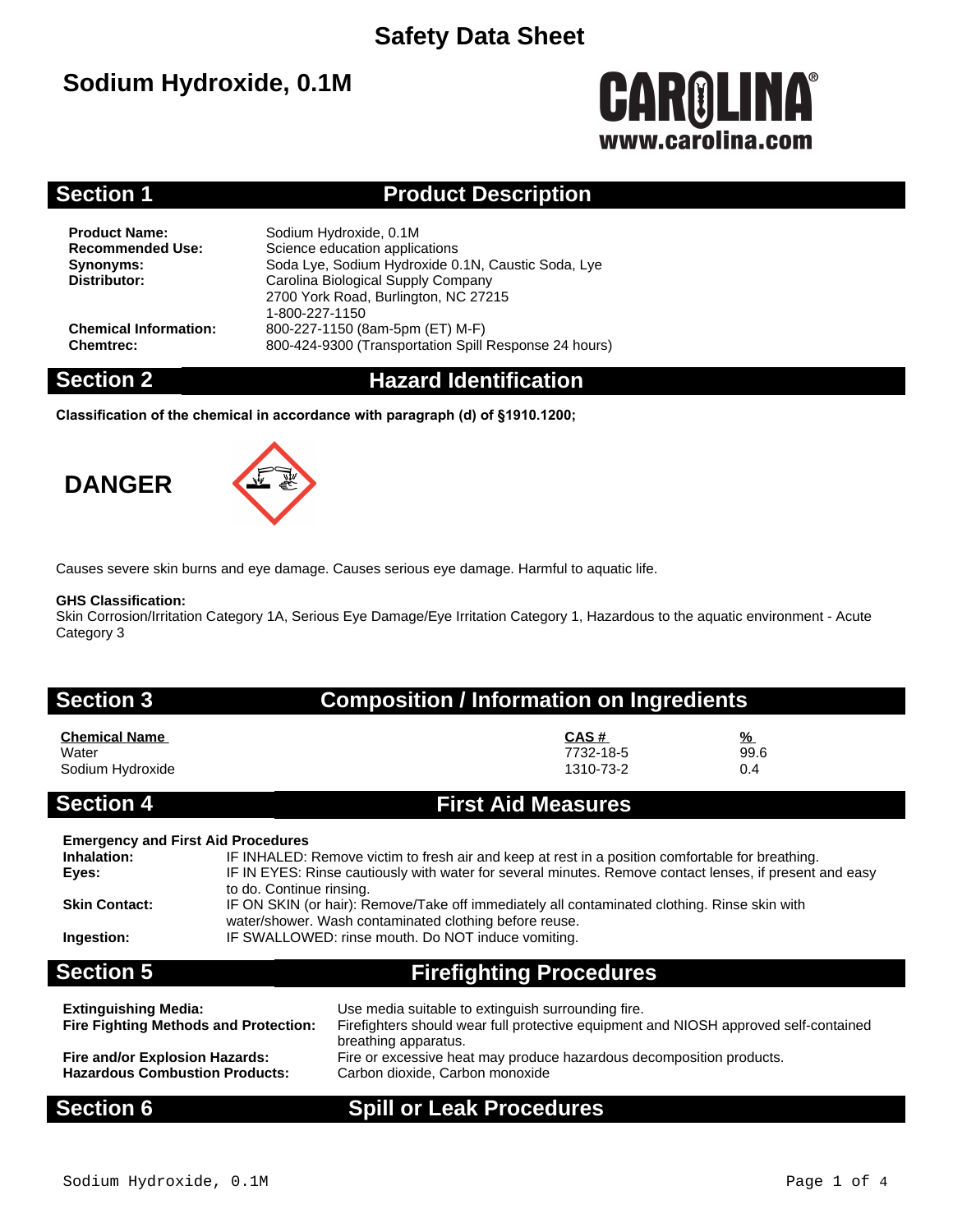| <b>Steps to Take in Case Material Is</b><br><b>Released or Spilled:</b><br><b>Environmental Precautions:</b> |                                                                                                                      | Exposure to the spilled material may be irritating or harmful. Follow personal protective<br>equipment recommendations found in Section 8 of this SDS. Additional precautions may be<br>necessary based on special circumstances created by the spill including; the material spilled,<br>the quantity of the spill, the area in which the spill occurred. Also consider the expertise of<br>employees in the area responding to the spill.<br>Avoid breathing material. Avoid contact with skin and eyes.<br>Prevent the spread of any spill to minimize harm to human health and the environment if safe<br>to do so. Wear complete and proper personal protective equipment following the<br>recommendation of Section 8 at a minimum. Dike with suitable absorbent material like<br>granulated clay. Gather and store in a sealed container pending a waste disposal evaluation. |               |                                                                                                                                                                                                                         |               |  |
|--------------------------------------------------------------------------------------------------------------|----------------------------------------------------------------------------------------------------------------------|--------------------------------------------------------------------------------------------------------------------------------------------------------------------------------------------------------------------------------------------------------------------------------------------------------------------------------------------------------------------------------------------------------------------------------------------------------------------------------------------------------------------------------------------------------------------------------------------------------------------------------------------------------------------------------------------------------------------------------------------------------------------------------------------------------------------------------------------------------------------------------------|---------------|-------------------------------------------------------------------------------------------------------------------------------------------------------------------------------------------------------------------------|---------------|--|
| <b>Section 7</b>                                                                                             |                                                                                                                      | <b>Handling and Storage</b>                                                                                                                                                                                                                                                                                                                                                                                                                                                                                                                                                                                                                                                                                                                                                                                                                                                          |               |                                                                                                                                                                                                                         |               |  |
| Handling:                                                                                                    | and eyes.                                                                                                            |                                                                                                                                                                                                                                                                                                                                                                                                                                                                                                                                                                                                                                                                                                                                                                                                                                                                                      |               | Do not breathe dust/fume/gas/mist/vapors/spray. Wash thoroughly after handling. Avoid release to the<br>environment. Wear protective gloves/protective clothing/eye protection/face protection. Avoid contact with skin |               |  |
| Storage:<br><b>Storage Code:</b>                                                                             | Store locked up. Keep container tightly closed in a cool, well-ventilated place.<br>Green - general chemical storage |                                                                                                                                                                                                                                                                                                                                                                                                                                                                                                                                                                                                                                                                                                                                                                                                                                                                                      |               |                                                                                                                                                                                                                         |               |  |
| <b>Section 8</b>                                                                                             |                                                                                                                      | <b>Protection Information</b>                                                                                                                                                                                                                                                                                                                                                                                                                                                                                                                                                                                                                                                                                                                                                                                                                                                        |               |                                                                                                                                                                                                                         |               |  |
|                                                                                                              |                                                                                                                      | <b>ACGIH</b>                                                                                                                                                                                                                                                                                                                                                                                                                                                                                                                                                                                                                                                                                                                                                                                                                                                                         |               | <b>OSHA PEL</b>                                                                                                                                                                                                         |               |  |
| <b>Chemical Name</b><br>Sodium Hydroxide                                                                     |                                                                                                                      | (TWA)<br>N/A                                                                                                                                                                                                                                                                                                                                                                                                                                                                                                                                                                                                                                                                                                                                                                                                                                                                         | (STEL)<br>N/A | <u>(TWA)</u><br>2 mg/m3 TWA                                                                                                                                                                                             | (STEL)<br>N/A |  |
| <b>Control Parameters</b>                                                                                    |                                                                                                                      |                                                                                                                                                                                                                                                                                                                                                                                                                                                                                                                                                                                                                                                                                                                                                                                                                                                                                      |               |                                                                                                                                                                                                                         |               |  |
| <b>Engineering Measures:</b>                                                                                 |                                                                                                                      |                                                                                                                                                                                                                                                                                                                                                                                                                                                                                                                                                                                                                                                                                                                                                                                                                                                                                      |               | Local exhaust ventilation or other engineering controls are normally required when                                                                                                                                      |               |  |
| <b>Respiratory Protection:</b><br><b>Respirator Type(s):</b>                                                 | <b>Personal Protective Equipment (PPE):</b>                                                                          | handling or using this product to avoid overexposure.<br>Lab coat, apron, eye wash, safety shower.<br>No respiratory protection required under normal conditions of use.<br>None required where adequate ventilation is provided. If airborne concentrations are<br>above the applicable exposure limits, use NIOSH/MSHA approved respiratory protection.                                                                                                                                                                                                                                                                                                                                                                                                                                                                                                                            |               |                                                                                                                                                                                                                         |               |  |
| <b>Eye Protection:</b>                                                                                       |                                                                                                                      | Wear chemical splash goggles when handling this product. Have an eye wash station                                                                                                                                                                                                                                                                                                                                                                                                                                                                                                                                                                                                                                                                                                                                                                                                    |               |                                                                                                                                                                                                                         |               |  |
| <b>Skin Protection:</b>                                                                                      |                                                                                                                      | available.<br>Avoid skin contact by wearing chemically resistant gloves, an apron and other protective<br>equipment depending upon conditions of use. Inspect gloves for chemical break-through<br>and replace at regular intervals. Clean protective equipment regularly. Wash hands and                                                                                                                                                                                                                                                                                                                                                                                                                                                                                                                                                                                            |               |                                                                                                                                                                                                                         |               |  |

Gloves: **Nitrile, Neoprene, Natural latex, Natural latex, Natural latex, Natural latex, Natural latex, Natural latex, Natural latex, Natural latex, Natural latex, Natural latex, Natural latex,**  $\overline{a}$ 

#### **Section 9 Physical Data**

work.

**Formula:** NaOH (aq) **Vapor Pressure:** No data available **Appearance:** Colorless Liquid **Vapor Density (Air=1):** No data available **Odor:** None **Color Odor Threshold:** No data available **pH:** 13 **Melting Point:** No data available **Autoignition Temperature:** No data available **Boiling Point:** No data available<br>**Boiling Point:** No data available **Autoignees Composition Temperature:** No data availal

**Molecular Weight:** 40.00 (Sodium Hydroxide) **Evaporation Rate (BuAc=1):** No data available **Specific Gravity: > 1.0<br><b>Solubility in Water:** Soluble Log Pow (calculated): No data available **Boiling Point:** No data available **Decomposition Temperature:** No data available **Flash Point:** No data available **Flash Point:** No data available **Flash Point:** No data available **Viscosity:** No data available **Flammable Limits in Air:** No data available **Percent Volatile by Volume:** No data available

other exposed areas with mild soap and water before eating, drinking, and when leaving

### **Section 10 Reactivity Data**

**Reactivity:** Not generally reactive under normal conditions.<br> **Chemical Stability:** Stable under normal conditions. **Conditions to Avoid:** None known. **Incompatible Materials:** Water-reactive materials **Hazardous Polymerization:** Will not occur

## **Section 11 Toxicity Data**

Stable under normal conditions.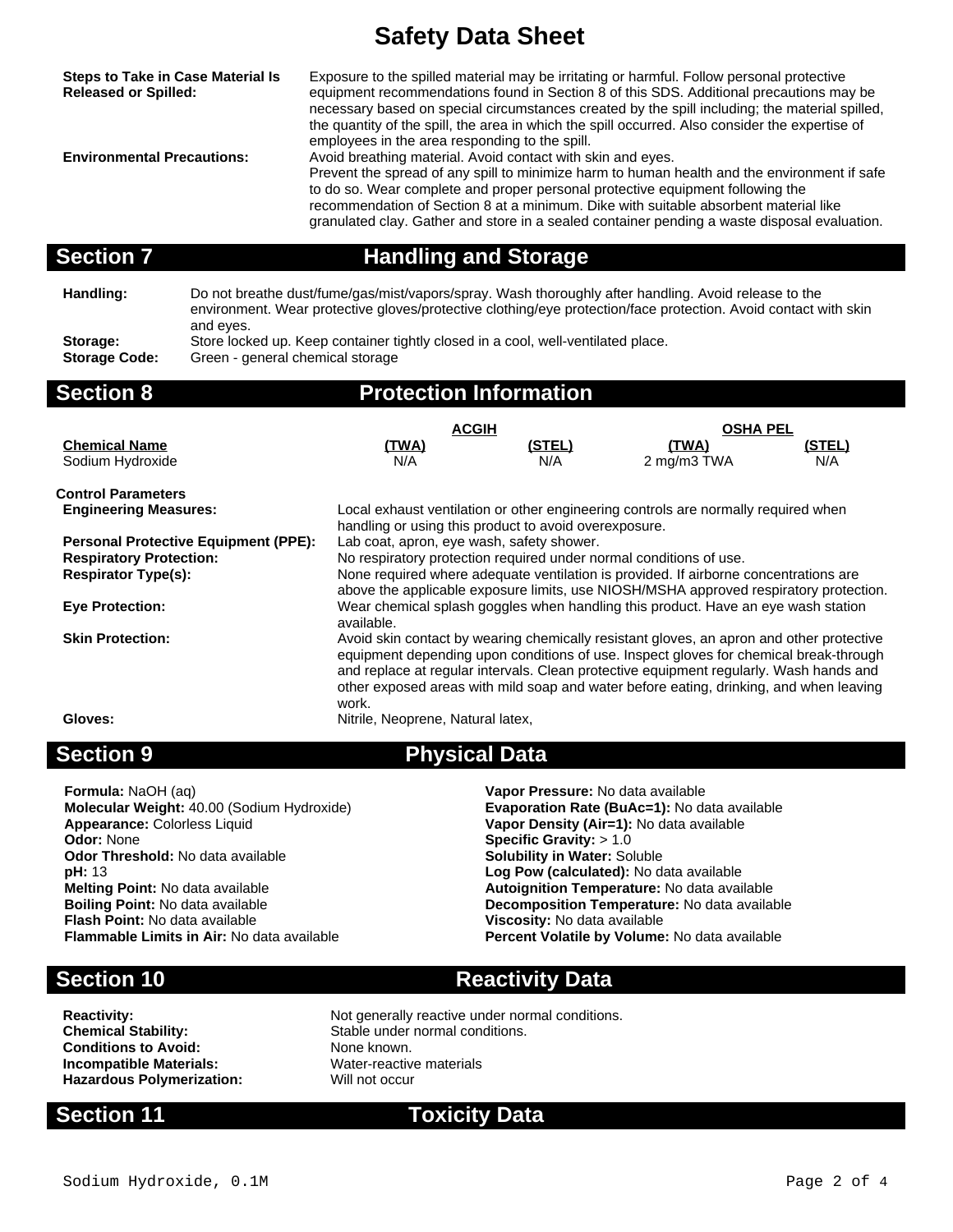| <b>Routes of Entry</b><br><b>Symptoms (Acute):</b><br><b>Delayed Effects:</b>                                                                                                    | Ingestion, Skin contact.<br>Gastrointestinal,<br>No data available                                                                                                                                                                                              |                             |                                |                                           |                                          |                                         |                           |
|----------------------------------------------------------------------------------------------------------------------------------------------------------------------------------|-----------------------------------------------------------------------------------------------------------------------------------------------------------------------------------------------------------------------------------------------------------------|-----------------------------|--------------------------------|-------------------------------------------|------------------------------------------|-----------------------------------------|---------------------------|
| <b>Acute Toxicity:</b><br><b>Chemical Name</b><br>Water                                                                                                                          |                                                                                                                                                                                                                                                                 |                             | <b>CAS Number</b><br>7732-18-5 | Oral LD50<br>Oral LD50 Rat<br>90000 mg/kg | Dermal LD50                              |                                         | <b>Inhalation LC50</b>    |
| <b>Carcinogenicity:</b><br><b>Chemical Name</b><br>Sodium Hydroxide                                                                                                              |                                                                                                                                                                                                                                                                 |                             | <b>CAS Number</b><br>1310-73-2 | <b>IARC</b><br>Not listed                 | <b>NTP</b><br>Not listed                 |                                         | <b>OSHA</b><br>Not listed |
| <b>Chronic Effects:</b><br><b>Mutagenicity:</b><br><b>Teratogenicity:</b><br><b>Sensitization:</b><br><b>Reproductive:</b><br><b>Target Organ Effects:</b><br>Acute:<br>Chronic: | No evidence of a mutagenic effect.<br>No evidence of a teratogenic effect (birth defect).<br>No evidence of a sensitization effect.<br>No evidence of negative reproductive effects.<br>No information available<br>No information available                    |                             |                                |                                           |                                          |                                         |                           |
| <b>Section 12</b>                                                                                                                                                                |                                                                                                                                                                                                                                                                 |                             |                                | <b>Ecological Data</b>                    |                                          |                                         |                           |
| Overview:<br><b>Mobility:</b><br>Persistence:<br><b>Bioaccumulation:</b><br>Degradability:<br><b>Other Adverse Effects:</b>                                                      | This material is not expected to be harmful to the ecology.<br>This material is expected to have very high mobility in soil. It does not absorb to most soil types.<br>Dissolved into water<br>Bioconcentration is not expected to occur.<br>No data<br>No data |                             |                                |                                           |                                          |                                         |                           |
| <b>Chemical Name</b><br>Water<br>Sodium Hydroxide                                                                                                                                | <b>CAS Number</b><br><b>Eco Toxicity</b><br>7732-18-5<br>No data available<br>1310-73-2<br>Aquatic LC50 (96h) Rainbow Trout 45.4 MG/L                                                                                                                           |                             |                                |                                           |                                          |                                         |                           |
| <b>Section 13</b>                                                                                                                                                                |                                                                                                                                                                                                                                                                 |                             |                                | <b>Disposal Information</b>               |                                          |                                         |                           |
| <b>Disposal Methods:</b><br><b>Waste Disposal Code(s):</b>                                                                                                                       | Dispose in accordance with all applicable Federal, State and Local regulations. Always<br>contact a permitted waste disposer (TSD) to assure compliance.<br>If discarded, this product is considered a RCRA corrosive waste, D002.                              |                             |                                |                                           |                                          |                                         |                           |
| <b>Section 14</b><br><b>Transport Information</b>                                                                                                                                |                                                                                                                                                                                                                                                                 |                             |                                |                                           |                                          |                                         |                           |
| <b>Ground - DOT Proper Shipping Name:</b><br>Air - IATA Proper Shipping Name:<br>Not regulated for transport by US DOT.<br>Not regulated for air transport by IATA.              |                                                                                                                                                                                                                                                                 |                             |                                |                                           |                                          |                                         |                           |
| <b>Section 15</b>                                                                                                                                                                | <b>Regulatory Information</b>                                                                                                                                                                                                                                   |                             |                                |                                           |                                          |                                         |                           |
| <b>TSCA Status:</b>                                                                                                                                                              | All components in this product are on the TSCA Inventory.                                                                                                                                                                                                       |                             |                                |                                           |                                          |                                         |                           |
| <b>Chemical Name</b>                                                                                                                                                             |                                                                                                                                                                                                                                                                 | <b>CAS</b><br><b>Number</b> | § 313 Name                     | § 304 RQ                                  | <b>CERCLA RQ</b>                         | § 302 TPQ                               | CAA 112(2)<br>TQ          |
| Sodium Hydroxide                                                                                                                                                                 |                                                                                                                                                                                                                                                                 | 1310-73-2                   | No.                            | 1000 lb<br><b>RQ</b>                      | 1000lb (454kg)<br>final RQ               | No                                      | No                        |
| <b>California Prop 65:</b>                                                                                                                                                       |                                                                                                                                                                                                                                                                 |                             |                                |                                           | No California Proposition 65 ingredients |                                         |                           |
| <b>Section 16</b>                                                                                                                                                                |                                                                                                                                                                                                                                                                 |                             |                                |                                           |                                          | <b>Additional</b><br><b>Information</b> |                           |